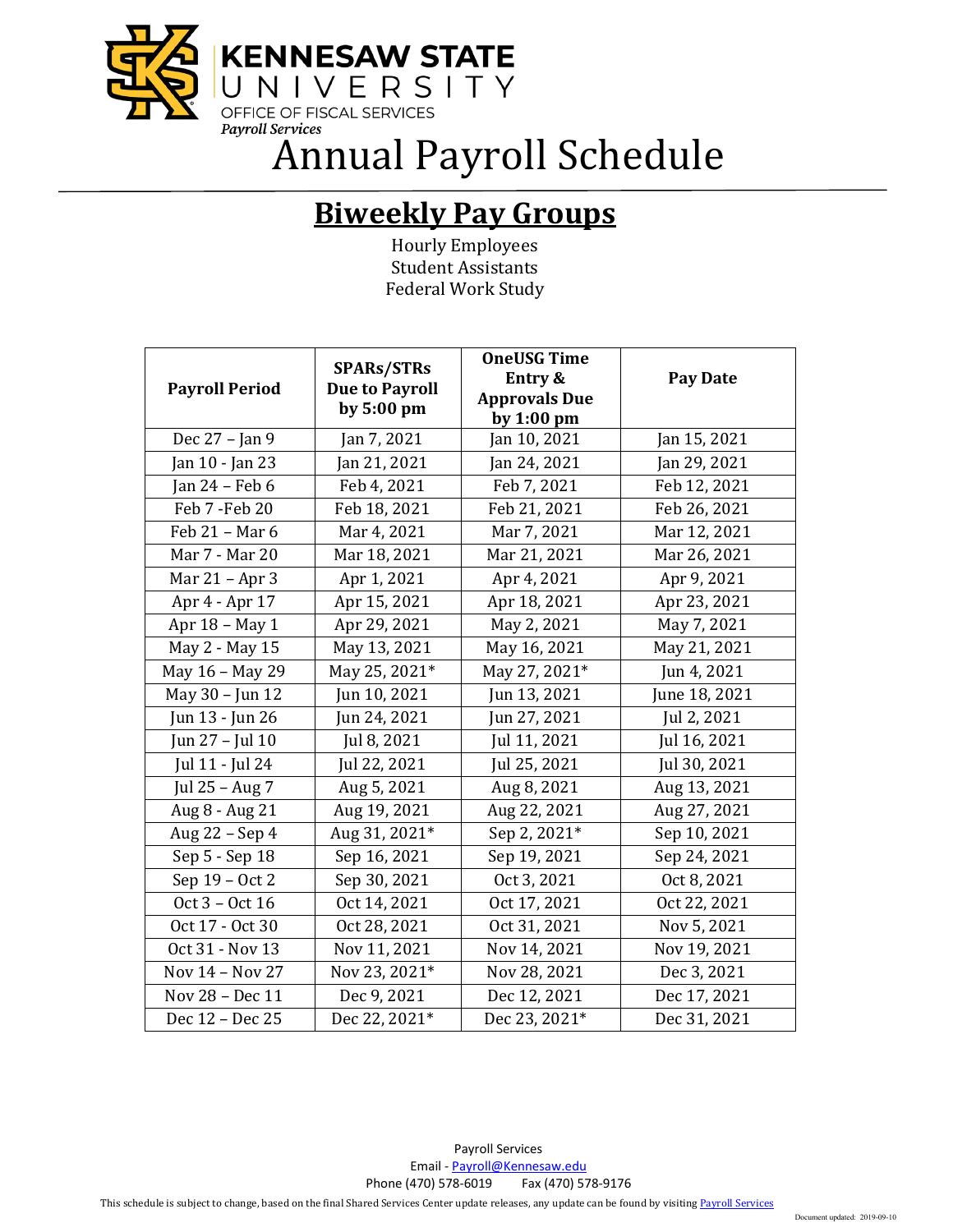

Annual Payroll Schedule

## **12 Month Pay Groups**

Twelve Month Faculty Salaried Administrators and Staff

| <b>Payroll Period</b> | Relocation<br><b>Reimbursements</b><br>Due to Payroll by<br>$5:00$ pm | <b>SPARs/STRs</b><br>Due to<br>Payroll by<br>$5:00$ pm | <b>OneUSG Time</b><br>Entry &<br><b>Approvals Due</b><br>by COB | Paycheck<br><b>Issue</b><br>Date |
|-----------------------|-----------------------------------------------------------------------|--------------------------------------------------------|-----------------------------------------------------------------|----------------------------------|
| Jan 2021              | Jan 11, 2021                                                          | Jan 15, 2021                                           | Jan 15, 2021                                                    | Jan 29, 2021                     |
| Feb 2021              | Feb 9, 2021                                                           | Feb 15, 2021                                           | Feb 15, 2021                                                    | Feb 26, 2021                     |
| Mar 2021              | Mar 16, 2021                                                          | Mar 22, 2021                                           | Mar 22, 2021                                                    | Mar 31, 2021                     |
| Apr 2021              | Apr 15, 2021                                                          | Apr 21, 2021                                           | Apr 21, 2021                                                    | Apr 30, 2021                     |
| May 2021              | May 13, 2021                                                          | May 19, 2021                                           | May 19, 2021                                                    | May 28, 2021                     |
| Jun 2021              | Jun 15, 2021                                                          | Jun 21, 2021                                           | Jun 21, 2021                                                    | Jun 30, 2021                     |
| <b>Iul 2021</b>       | Jul 13, 2021                                                          | Jul 19, 2021                                           | Jul 19, 2021                                                    | Jul 30, 2021                     |
| Aug 2021              | Aug 16, 2021                                                          | Aug 20, 2021                                           | Aug 20, 2021                                                    | Aug 31, 2021                     |
| Sep 2021              | Sep 15, 2021                                                          | Sep 21, 2021                                           | Sep 21, 2021                                                    | Sep 30, 2021                     |
| Oct 2021              | Oct 14, 2021                                                          | Oct 20, 2021                                           | Oct 20, 2021                                                    | Oct 29, 2021                     |
| Nov 2021              | Nov 12, 2021                                                          | Nov 18, 2021                                           | Nov 18, 2021                                                    | Nov 30, 2021                     |
| Dec 2021              | Dec 10, 2021                                                          | Dec 16, 2021                                           | Dec 16, 2021                                                    | Dec 31, 2021                     |

## **10 Month Pay Groups**

Ten Month Faculty Graduate Assistants Part-time Faculty

| <b>Payroll Period</b>              | <b>Relocation</b><br><b>Reimbursements</b><br>Due to Payroll by<br>$5:00$ pm | <b>SPARs/STRs</b><br>Due to<br>Payroll by<br>$5:00$ pm | <b>OneUSG Time</b><br>Entry &<br><b>Approvals Due</b><br>by COB | Paycheck<br><b>Issue</b><br>Date |
|------------------------------------|------------------------------------------------------------------------------|--------------------------------------------------------|-----------------------------------------------------------------|----------------------------------|
| <b>Jan 2021</b>                    | Jan 11, 2021                                                                 | Jan 15, 2021                                           | Jan 15, 2021                                                    | Jan 29, 2021                     |
| Feb 2021                           | Feb 9, 2021                                                                  | Feb 15, 2021                                           | Feb 15, 2021                                                    | Feb 26, 2021                     |
| Mar 2021                           | Mar 16, 2021                                                                 | Mar 22, 2021                                           | Mar 22, 2021                                                    | Mar 31, 2021                     |
| Apr 2021                           | Apr 15, 2021                                                                 | Apr 21, 2021                                           | Apr 21, 2021                                                    | Apr 30, 2021                     |
| May 2021                           | May 13, 2021                                                                 | May 19, 2021                                           | May 19, 2021                                                    | May 28, 2021                     |
| <b>Iun 2021</b><br><b>Iul 2021</b> | See Summer Faculty Payroll Schedule                                          |                                                        |                                                                 |                                  |
| Aug 2021                           | Aug 16, 2021                                                                 | Aug 20, 2021                                           | Aug 20, 2021                                                    | Aug 31, 2021                     |
| Sep 2021                           | Sep 15, 2021                                                                 | Sep 21, 2021                                           | Sep 21, 2021                                                    | Sep 30, 2021                     |
| Oct 2021                           | Oct 14, 2021                                                                 | Oct 20, 2021                                           | Oct 20, 2021                                                    | Oct 29, 2021                     |
| <b>Nov 2021</b>                    | Nov 12, 2021                                                                 | Nov 18, 2021                                           | Nov 18, 2021                                                    | Nov 30, 2021                     |
| Dec 2021                           | Dec 10, 2021                                                                 | Dec 16, 2021                                           | Dec 16, 2021                                                    | Dec 31, 2021                     |